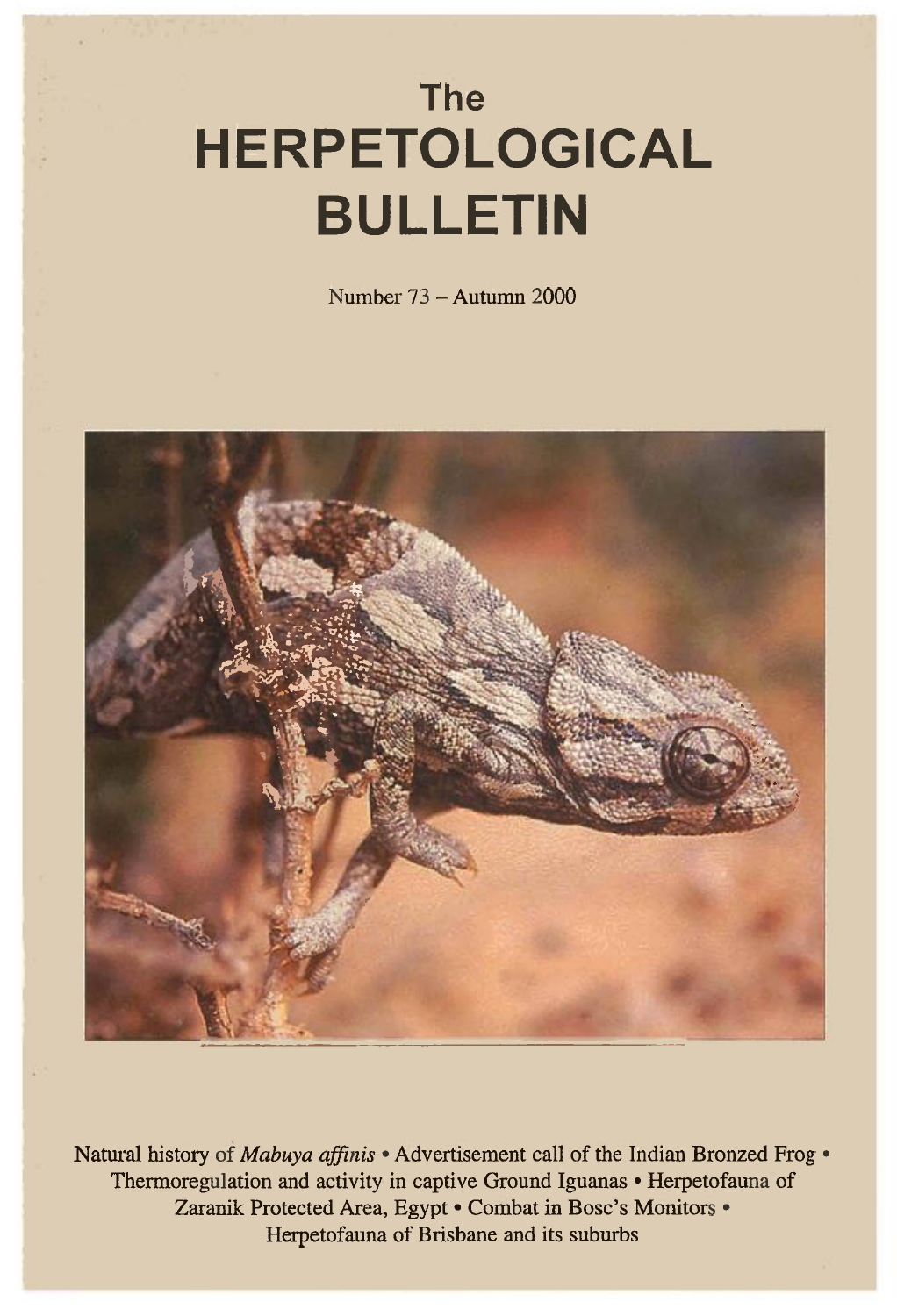## **THE HERPETOFAUNA OF ZARANIK PROTECTED AREA, EGYPT, WITH NOTES ON THEIR ECOLOGY AND CONSERVATION**

SHERIF BAHA EL DIN' AND OMAR ATTUM2

*1 3 Abdalla El Katib St., Apt. 3, Dokki, Cairo, Egypt* [author for correspondence] 2 *Dept. of Biology, University of Louisville, Louisville, KY 40292, USA* 

INAI is herpetologically the richest region in 1.3Egypt (Flower, 1933; Saleh, 1997), with 67 of Egypt's 110 reptile and amphibian species, or about 63% of the country's known herpetofauna. This is due in part to the peninsula's varied topography and climatic conditions and to its unique location at the juncture of three biogegraphical regions: the Saharo-Arabian, Irano-Turanian and Sudanian (Werner, 1987). Northern Sinai, where Zaranik Protected Area is located, constitutes a distinct physiographic subregion of the peninsula. The topography in this area has a much lower profile than that of mountainous South Sinai, and extensive dune fields dominate the landscape.

Zaranik Protected Area (approx. 31° 05'N 33°28'E) occupies 250 km2. The main herpetofaunal habitats are undulating sand and dunes (occupying the largest area), salt marshes, beaches, and the marine waters of the Mediterranean. There are limited areas of harder substrates (coarse compacted sand), but some 20 km further inland extensive gravel plains exist. Annual rainfall ranges between 50-100 mm. Vegetation is generally sparse (5-10% coverage on average). The dominant species in the salt marshes are *Halocnemum strobilaceum* and *Salicornia europaea. Zygophyllum aegyptium*  shrubs are found on higher and less saline ground. On sand dunes the prominent species are the two grasses *Stipagrostis scoparia* and *Panicum turgidum.* Other common species include *Artemisia monospenna, Retama raetam,*  and *Thymelaea hirsuta.* 

This paper reports general preliminary observations made during extensive herpetological studies and discusses relevant features of Zaranik's herpetofaunal communities and their conservation status.

### **THE HERPETOFAUNA OF ZARANIK**

To date, 24 species of reptiles have been recorded from Zaranik (Table 1). No amphibians are known, although the Green Toad *Bufo viridis*  could occur on a limited basis in some depressions with cultivations on the southern boundary of the Protected Area.

Fifteen species of lizards have been recorded. These include four Gekkonids: Petrie's Gecko *Stenodactylus petrii,* Elegant Gecko *S. sthenodactylus,* Turkish Gecko *Hemidactylus turcicus* and Fan-toed Gecko *Ptyodactylus hasselquistii.* The first, being cursorial and sand dwelling, is by far the most common and widespread. The latter two rupicolous geckos are recent introductions whose distribution is currently limited to a few man-made structures. This is the first report of *P. hasselquistii* from North Sinai. The species was previously known only from South Sinai and further west in Egypt (e.g. Werner & Sivan, 1994; Saleh, 1997). In fact the Zaranik animals show similarity with Nile Valley rather than South Sinai populations, indicating that probably they were carried with materials originating from the Nile Valley. The Fan-toed Gecko, *P. guttatus,* is the congener typically known from elsewhere in North Sinai. *S. sthenodactylus* is apparently rare in the Protected Area, being recorded only once in August 1999. The species is typical of hard coarse substrates but seems to penetrate the dunes in small numbers, probably along corridors of suitable habitat. Werner (1987) reports the species on coastal dunes of the Levant to a point north of Haifa.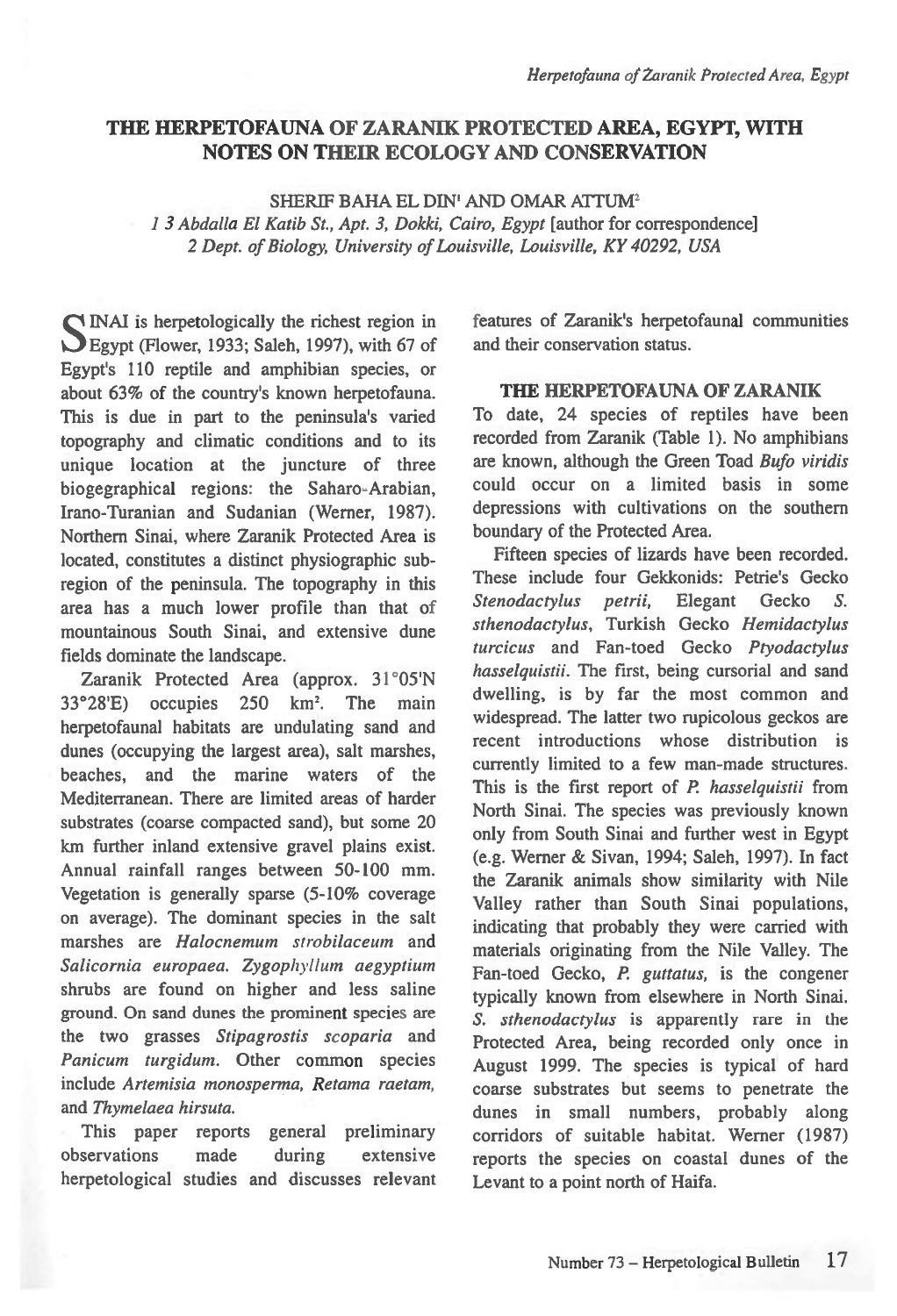Two Agamids are found: Savigni's Agama *Trapelus savignii,* and *Uromastyx aegyptia. Trapelus savignii is* a species of special conservation concern. The world range of this species is almost wholly restricted to northern Sinai and Zaranik Protected Area therefore provides an important conservation opportunity for this lizard. Only one record of *U. aegyptia* is known, this was of an immature animal found as a traffic casualty on the southern boundary of the Protected Area (Varty & Baha El Din, 1991).

Four lacertids are found: Saharan Fringe-toed Lizard *Acanthodactylus longipes,* Nidua Lizard A. *scuttellatus,* Bosc's Lizard A. *boskianus,* and Oliver's Lizard *Mesalina olivieri. Acanthodactylus longipes* is the most common and prominent reptile species throughout much of the Protected Area, where it shares sandy habitats with its congener *A. scutellatus.* These two very similar species partition their fairly simple habitat along spatial, thermal and temporal dimensions (Baha El Din, 1996 & in prep.). *Acanthodactvlus* boskianus is found amongst dense halophytic vegetation on several small islands in Lake Bardawil within the limits of the Protected Area. The nominate subspecies (large in size, with numerous dorsals) is present here. Animals belonging to the subspecies *asper are to* be found at the eastern perimeter of the Protected Area. *Mesalina olivieri is* also strongly associated with densely vegetated microhabitats and is found in both halophytic vegetation near shores and also in dune vegetation.

Three skinks occur: Sand Fish *Scincus scincus,* Audouin's Skink *Sphenops sepsoides,*  and Ocellated Skink *Chalcides ocellatus*. *Sphenops sepsoides is the* most common nocturnal reptile during the summer season; in winter, it is frequently observed during the day. *Scincus scincus* is diurnal, while the generalist *C. ocellatus* is mostly crepuscular.

Despite it being an arboreal species the Common Chameleon *Chamaeleo chanzaeleon* is widespread throughout much of the Protected Area, especially in dune areas. Here it is almost exclusively found amongst patches of desert vegetation. Infrequently individuals are found crossing open ground in haste, moving from one cluster of vegetation to another.

Varanidae is represented by the Desert Monitor, *Varanus griseus.* The species is the top diurnal terrestrial predator at Zaranik, often feeding on nestlings of breeding waterbirds on the shores of Lake Bardawil (in the summer) and on the abundant resting migrant birds (during migration seasons).

Only five species of snakes have been recorded with certainty. These are the Lesser Sand Viper *Cerastes vipera* and the four colubrids, Schokari Sand Snake *Psammophis schokari,* Diademed Sand Snake *Lytorhynchus diadema, Clifford's* Snake *Spaleorsophis diadema* and Moila Snake *Malpolon moilensis. Cerastes vipera* is the only venomous snake known in the Protected Area. Both *S. diadema*  and *M. moilensis* have been recorded on single occasions at the southern boundary of the Protected Area (Varty & Baha El Din, 1991). The three other species are equally common and widespread. Both *L diadema* and *C. vipera are*  largely confined to sandy biotopes and are nocturnal. *Psammophis schockari is* diurnal and can be found in salt marshes, as well as dunes.

Four species of Chelonia have been recorded, including the highly endangered Egyptian Tortoise *Testudo kleinmanni* and three marine turtles, the Loggerhead Turtle *Caretta caretta,*  Green Turtle *Chelonia mydas*, and Leatherbacked Turtle *Dermochelys coriacea. Testudo kleinmanni* has become almost extinct from North Sinai, due to severe habitat degradation and intense collection pressure for the pet trade. The occurrence of the species in the Protected Area has been suspected for a long time (Baha El Din, 1994). In Spring 2000 a small and highly fragmented population was found within the limits of the Protected Area (Baha El Din *et al.*  in prep.). *Caretta caretta* has recently been found to have its largest nesting site along the Egyptian Mediterranean coast near Zaranik (Waheed Salama pers. com.). *Chelonia mydas is*  also believed to breed, but in smaller numbers.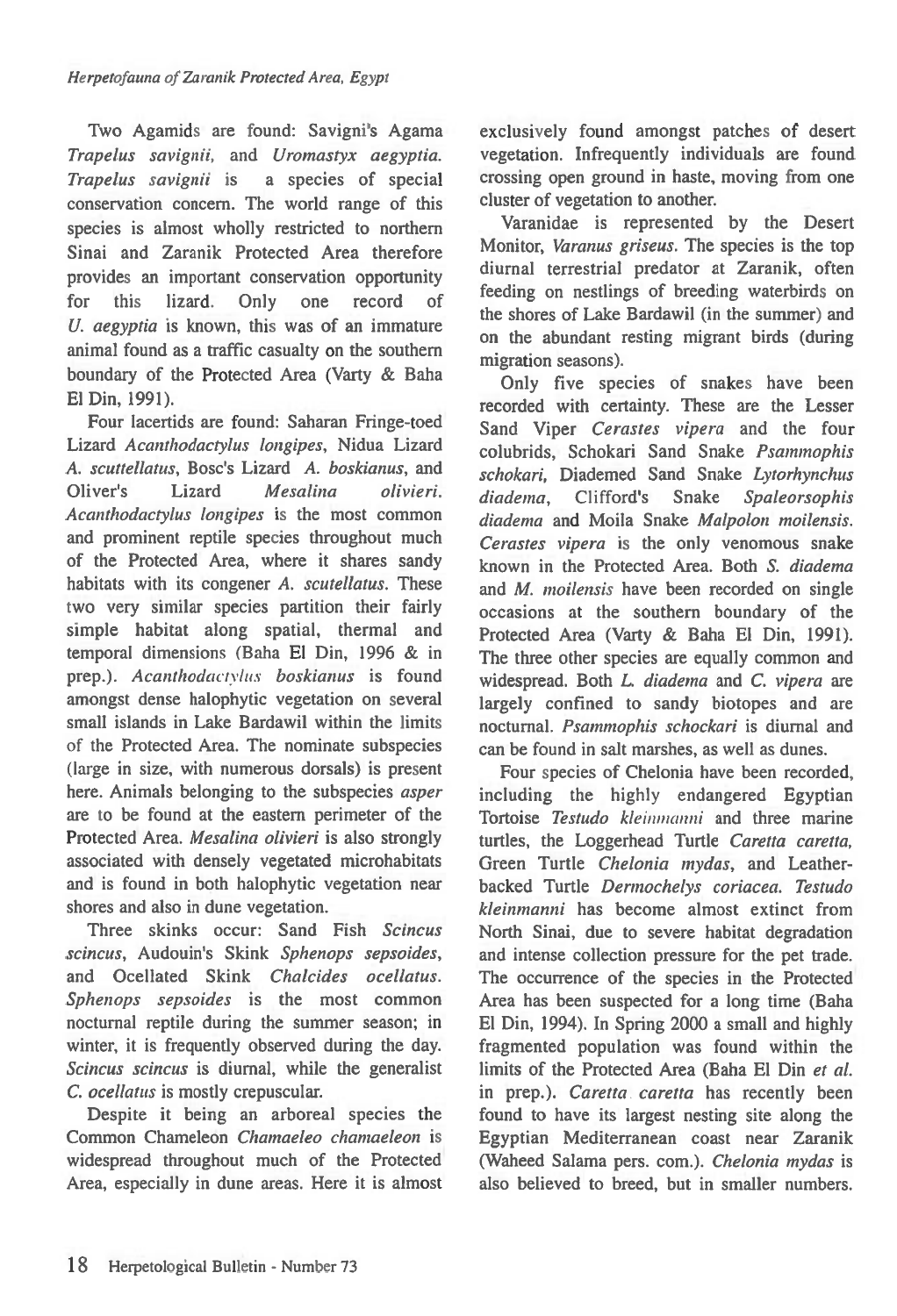

*Mesalina olivieri.* Zaranik. All photographs by authors. *Trapelus savignii.* Zaranik.







*Scincus sctncus.* Zaranik. *Sphenops sepsoides.* Zaranik.



*Stenodactylus petrii.* Zaranik. *Testudo klienmanni.* Zaranik.

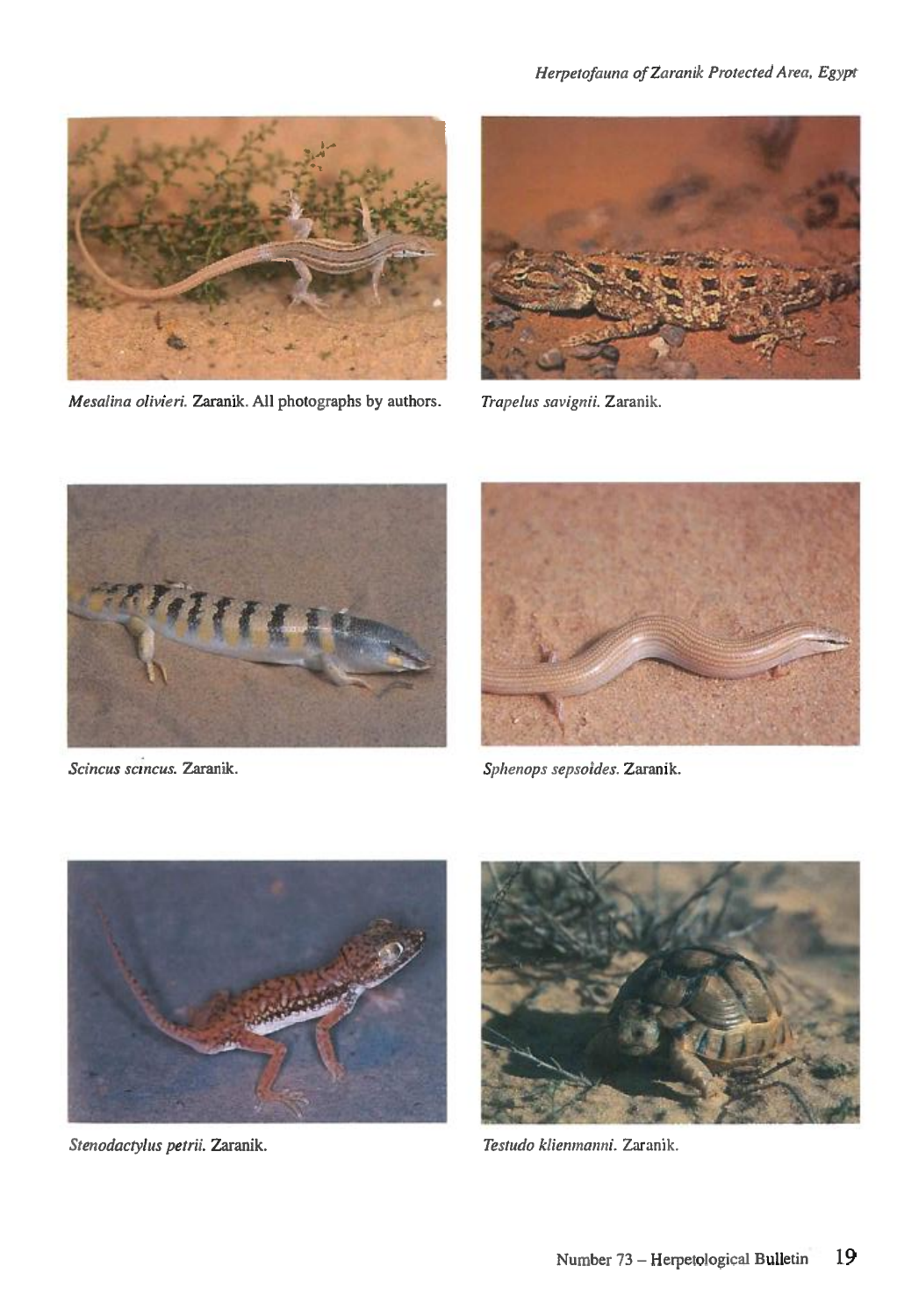| <b>Species</b>                                                                                                           | <b>Habitat</b>          |             |                |              |             |             |                |
|--------------------------------------------------------------------------------------------------------------------------|-------------------------|-------------|----------------|--------------|-------------|-------------|----------------|
|                                                                                                                          | 1                       | 2           | 3              | 4            | 5           | 6           | $\overline{7}$ |
| Stenodactylus petrii Anderson, 1896                                                                                      | $\overline{\mathbf{X}}$ | X           |                |              |             |             |                |
| Stenodactylus sthenodactylus (Lichtenstein, 1823)                                                                        |                         |             | $\overline{X}$ |              |             |             |                |
| Ptyodactylus hasselquistii (Donnodorff, 1798)                                                                            |                         |             |                |              | $\mathbf x$ |             |                |
| Hemidactylus turcicus (Linnaeus, 1758)                                                                                   |                         |             |                |              | X           |             |                |
| Trapelus savignii Duméril & Bibron, 1837                                                                                 | $\overline{\mathbf{X}}$ | $\bf{X}$    | $\mathbf X$    |              |             |             |                |
| Uromastyx aegyptia Forskål, 1775                                                                                         |                         |             | $\mathbf x$    |              |             |             |                |
| Chamaeleo chamaeleon (Linnaeus, 1758)                                                                                    | $\mathbf x$             | X           | $\mathbf{X}$   | X            |             |             |                |
| Acanthodactylus boskianus (Daudin, 1802)                                                                                 |                         |             | X              | $\mathbf{X}$ |             |             |                |
| Acanthodactylus scutellatus (Audouin, 1829)                                                                              | $\mathbf x$             | X           | X              |              |             |             |                |
| Acanthodaetylus longipes Boulenger, 1918                                                                                 | $\mathbf x$             | $\mathbf x$ |                |              |             |             |                |
| Mesalina olivieri (Audouin, 1829)                                                                                        | X                       | $\mathbf x$ | X              | $\mathbf x$  |             |             |                |
| Varanus griseus (Daudin, 1803)                                                                                           |                         | X           | $\mathbf{x}$   | $\mathbf{X}$ |             |             |                |
| Chalcides ocellatus (Forskål, 1775)                                                                                      | X                       | $\mathbf x$ |                |              |             |             |                |
| Sphenops sepsoides (Audouin, 1827                                                                                        | $\mathbf X$             | $\mathbf X$ |                |              |             |             |                |
| Scincus scincus (Linnaeus, 1758)                                                                                         | $\mathbf x$             | X           |                |              |             |             |                |
| Lytorhynchus diadema (Duméril, Bibron &                                                                                  |                         |             |                |              |             |             |                |
| Duméril, 1854)                                                                                                           | $\overline{\mathbf{X}}$ | $\mathbf x$ |                |              |             |             |                |
| Malpolon moilensis (Reuss, 1834)                                                                                         |                         |             | X              |              |             |             |                |
| Spalerosophis diadema (Schlegel, 1837                                                                                    |                         |             | $\mathbf X$    |              |             | $\mathbf x$ |                |
| Psammophis schokari (Forskål, 1775)                                                                                      | X                       | $\mathbf x$ | $\mathbf{x}$   | $\mathbf x$  |             |             |                |
| Cerastes vipera (Linnaeus, 1758)                                                                                         | $\bf{X}$                | X           |                |              |             |             |                |
| Testudo kleinmanni Lortet, 1883                                                                                          | X                       | X           | X              |              |             |             |                |
| Caretta caretta (Linnaeus, 1758)                                                                                         |                         |             |                |              |             | $\mathbf x$ | $\mathbf X$    |
| Chelonia mydas (Linnaeus, 1758)                                                                                          |                         |             |                |              |             | $\mathbf x$ | X              |
| Dermochelys coriacea (Vandelli, 1761)                                                                                    |                         |             |                |              |             |             | $\bf{X}$       |
| $1 =$ Dunes, $2 =$ Undulating sand, $3 =$ Harder substrates, $4 =$ Salt marshes $\overline{5} =$ Buildings, $6 =$ Beach, |                         |             |                |              |             |             |                |
| $7 =$ Marine waters.                                                                                                     |                         |             |                |              |             |             |                |

Table 1. The reptiles of Zaranik Protected Area and their habitat use.

*Dermochelys coriacea* was recorded only once, when an old carcass was found in 1985 (Baha El Din, 1992).

#### DISCUSSION

The sand dune community, comprised of 14 species (columns  $1 \& 2$ , Table 1), is the most prominent and best represented reptile community at Zaranik. Only half of the sand dune community could be considered to be composed of truly sand-dwelling or psammophilous species. These are species solely found in sandy biotopes and have morphological and behavioral adaptations for life in a sandy

environment. For example, the excellent sand swimming adaptation of *S. sepsoides,* the burrowing adaptation of *L. diadema* and the sand shuffling techniques of *C. vipera.* The other half of the sand dune community at Zaranik is comprised of either generalists that have wide ecological niches (e.g. *V griseus)* or species that exploit specific microhabitats (e.g. *C. chamaeleon),* but that may also be present in other types of habitats. Werner (1982 & 1987) made similar observations of the sand dune community in both Israel and Sinai. However, his interpretation of psammophilous species is rather liberal and includes taxa that are best